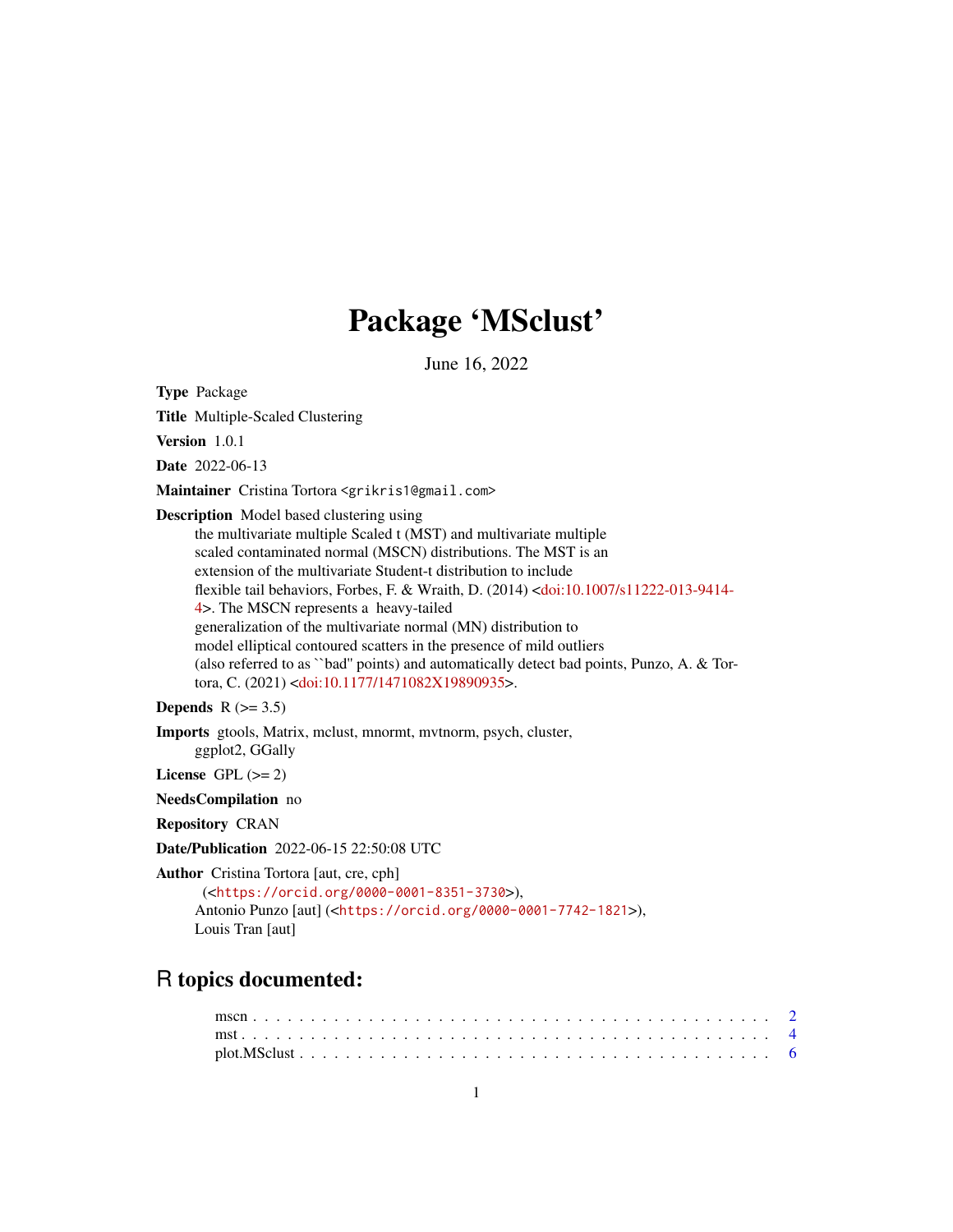#### <span id="page-1-0"></span> $2 \times 2$

| Index |  |
|-------|--|

mscn *Mixtures of Multiple Scaled Contaminated Normal Distributions.*

#### Description

Fits a mixture of multiple scaled contaminated normal distributions to the given data.

#### Usage

mscn(X,k,ini="km",sz=NULL,al=c(0.5,0.99),eta.min=1.01,m="BFGS",stop=c(10^-5,200),VB=FALSE)

#### Arguments

| $\mathsf{x}$ | A matrix or data frame such that rows correspond to observations and columns<br>correspond to variables.                                                                                                        |
|--------------|-----------------------------------------------------------------------------------------------------------------------------------------------------------------------------------------------------------------|
| k            | The number of clusters.                                                                                                                                                                                         |
| ini          | Using kmeans by default or "pam" for partition around medoids, "mclust" for<br>Gaussian mixture models, "random.soft" or "random.hard" for random or<br>manual; if "manual", a partition (sz) must be provided. |
| <b>SZ</b>    | If initialization is "manual", this matrix contains the starting values for z.                                                                                                                                  |
| al           | 2-dimensional vector containing minimum and maximum proportion of good<br>points in each group for the contaminated normal distribution.                                                                        |
| eta.min      | Minimum value for inflation parameter for the covariance matrix for the bad<br>points.                                                                                                                          |
| m            | Method for the optimization of the eigenvector matrix, see optim for other op-<br>tions.                                                                                                                        |
| stop         | 2-dimensional vector with the Aitken criterion stopping rule and maximum num-<br>ber of iterations.                                                                                                             |
| VB.          | If TRUE, tracing information on the progress of the optimization is produced; see<br>optim for details and plotting of the log-likelihood versus iterations.                                                    |
|              |                                                                                                                                                                                                                 |

#### Value

| X       | Data used for clustering.                              |
|---------|--------------------------------------------------------|
| n       | The number of observations in the data.                |
| d       | The number of features in the data.                    |
| k       | Value corresponding to the number of components.       |
| cluster | Vector of group membership as determined by the model. |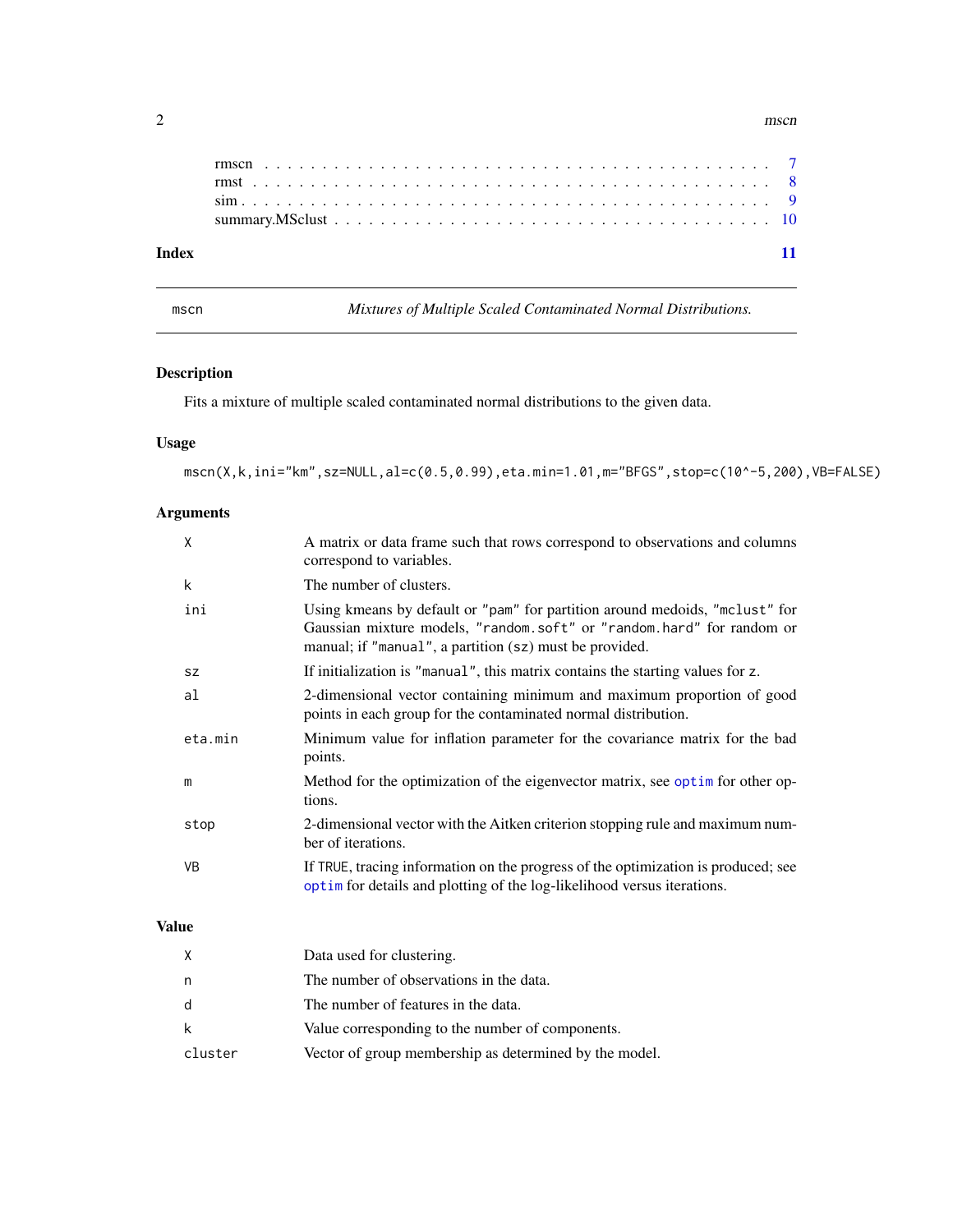$\frac{1}{3}$ 

| detect     | Detect if the point is bad or not per each principal component given the cluster<br>membership.                                                                                                        |
|------------|--------------------------------------------------------------------------------------------------------------------------------------------------------------------------------------------------------|
| npar       | The number of parameters.                                                                                                                                                                              |
| mu         | Either a vector of length d, representing the mean value, or (except for rmscn) a<br>matrix whose rows represent different mean vectors; if it is a matrix, its dimen-<br>sions must match those of x. |
| Lambda     | Orthogonal matrix whose columns are the normalized eigenvectors of Sigma.                                                                                                                              |
| Gamma      | Diagonal matrix of the eigenvalues of Sigma.                                                                                                                                                           |
| Sigma      | A symmetric positive-definite matrix representing the scale matrix of the distri-<br>bution.                                                                                                           |
| alpha      | Proportion of good observations.                                                                                                                                                                       |
| eta        | Degree of contamination.                                                                                                                                                                               |
| z          | The component membership of each observations.                                                                                                                                                         |
| v          | The indicator if an observation is good or bad with respect to each dimension; 1<br>is good, and 0 means bad.                                                                                          |
| weight     | The matrix of the expected value of the characteristic weights; corespond to the<br>value of $v+(1-v)/eta$ .                                                                                           |
| iter.stop  | The number of iterations until convergence for the model.                                                                                                                                              |
| loglik     | The log-likelihood corresponding to the model.                                                                                                                                                         |
| AIC        | The Akaike's Information Criterion of the model.                                                                                                                                                       |
| <b>BIC</b> | The Bayesian Information Criterion of the model.                                                                                                                                                       |
| <b>ICL</b> | The Integrated Completed Likelihood of the model.                                                                                                                                                      |
| KIC        | The Kullback Information Criterion of the model.                                                                                                                                                       |
| KICc       | The Bias correction of the Kullback Information Criterion of the model.                                                                                                                                |
| AWE        | The Approximate Weight of Evidence of the model.                                                                                                                                                       |
| AIC3       | Another version of Akaike's Information Criterion of the model.                                                                                                                                        |
| CAIC       | The Consistent Akaike's Information Criterion of the model.                                                                                                                                            |
| AICc       | The AIC version which is used when sample size n is small relative to d.                                                                                                                               |
| <b>CLC</b> | The Classification Likelihood Criterion of the model.                                                                                                                                                  |

#### Author(s)

Cristina Tortora and Antonio Punzo

#### References

Punzo, A. & Tortora, C. (2021). *Multiple scaled contaminated normal distribution and its application in clustering. Statistical Modelling*, 21(4): 332–358.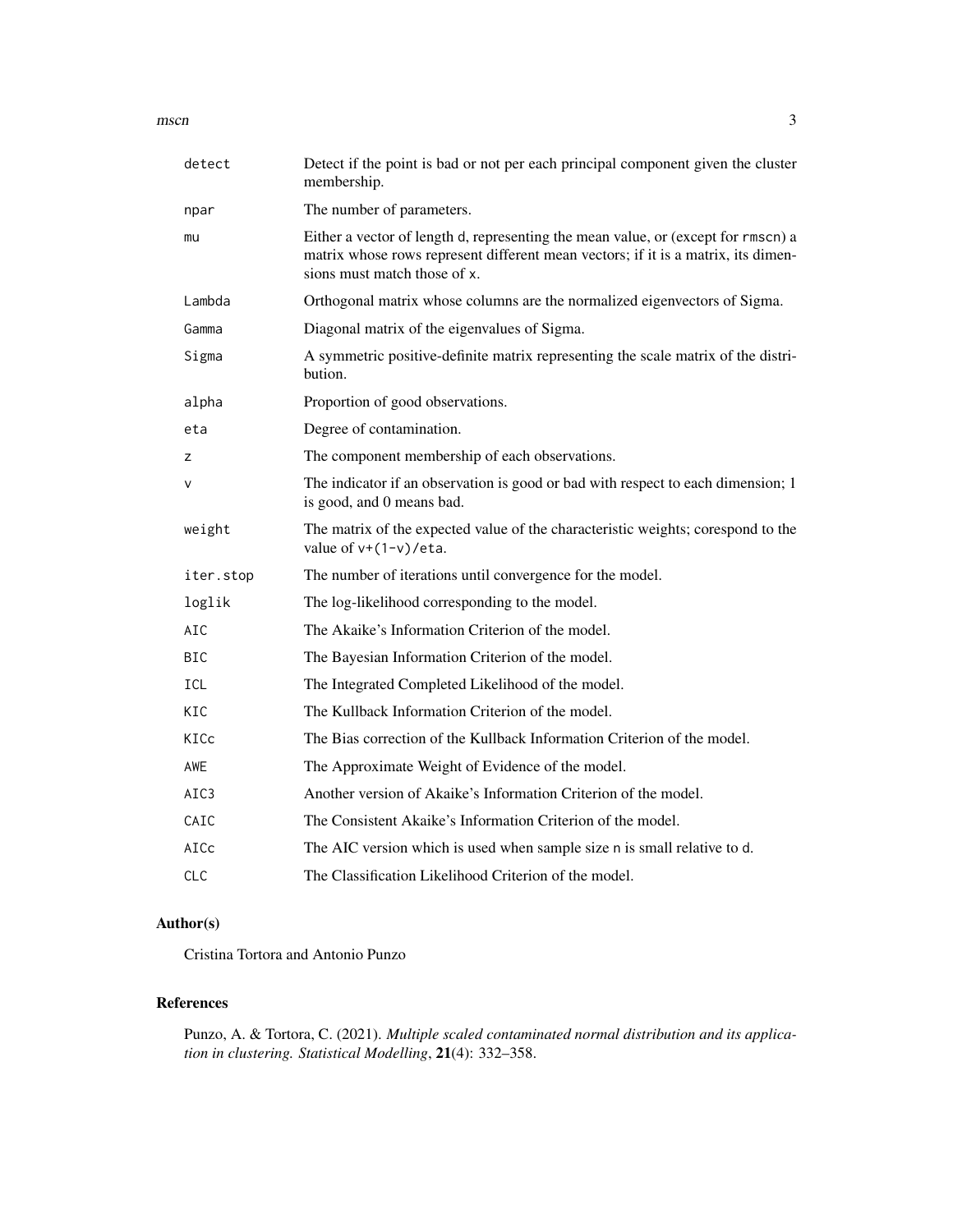<span id="page-3-0"></span>

#### Examples

```
## Not run:
## Not run:
data(sim)
result \leq -\text{mscn}(X = \text{sim}, k = 2)plot(result)
## End(Not run)
## End(Not run)
```
#### mst *Mixture of Multiple Scaled Student-t Distributions*

#### Description

Fits the mixture of multiple scaled Student-t distributions to the given data.

#### Usage

mst(X,k,ini="km",sz=NULL,df.min=1,dfU="num",frm="dir",m="BFGS",stop=c(10^-5,200),VB=FALSE)

#### Arguments

| X         | A matrix or data frame such that rows correspond to observations and columns<br>correspond to variables.                                                                                                        |
|-----------|-----------------------------------------------------------------------------------------------------------------------------------------------------------------------------------------------------------------|
| k         | The number of clusters.                                                                                                                                                                                         |
| ini       | Using kmeans by default or "pam" for partition around medoids, "mclust" for<br>Gaussian mixture models, "random.soft" or "random.hard" for random or<br>manual; if "manual", a partition (sz) must be provided. |
| <b>SZ</b> | If initialization is manual, this matrix contains the starting value for z.                                                                                                                                     |
| df.min    | Minimum proportion of good points in each group for the contaminated normal<br>distribution.                                                                                                                    |
| dfU       | Criterion to update the degrees of freedom.                                                                                                                                                                     |
| frm       | Direct by default or indirect, technique used to compute the density function.                                                                                                                                  |
| m         | Method for the optimization of the eigenvector matrix, see optim for other op-<br>tions.                                                                                                                        |
| stop      | 2-dimensional vector with the Aitken criterion stopping rule and Maximum<br>number of iterations.                                                                                                               |
| <b>VB</b> | If true, tracing information on the progress of the optimization is produced; see<br>optim() for details and plotting of the log-likelihood versus iterations.                                                  |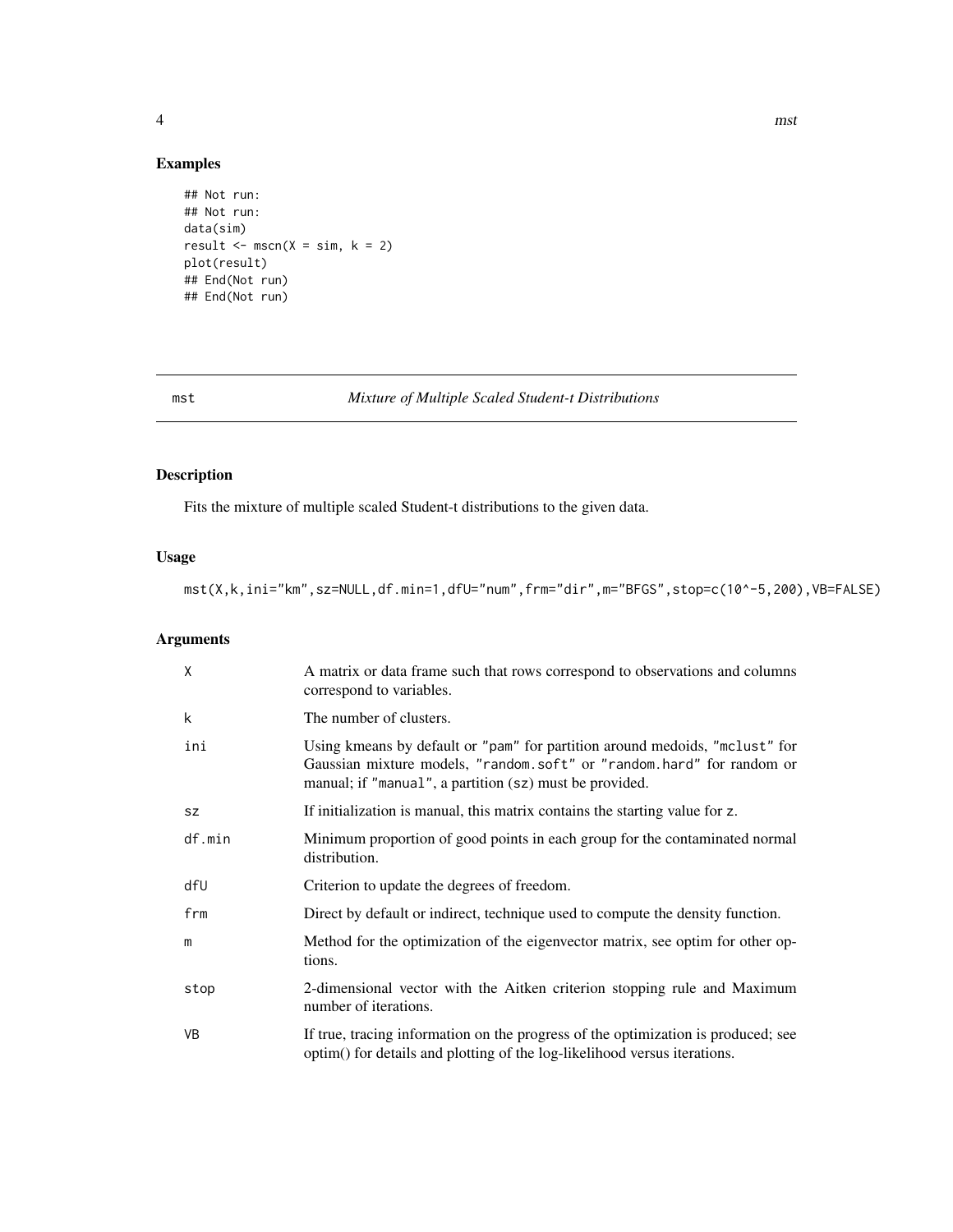$m<sub>5</sub>$  5

#### Value

| χ          | Data used for clustering.                                                                                                                                                         |
|------------|-----------------------------------------------------------------------------------------------------------------------------------------------------------------------------------|
| n          | The number of observations in the data.                                                                                                                                           |
| d          | The number of features in the data.                                                                                                                                               |
| k          | Value corresponding to the number of components.                                                                                                                                  |
| cluster    | Vector of group membership as determined by the model.                                                                                                                            |
| detect     | Detect if the point is bad or not per each principal component given the cluster<br>membership.                                                                                   |
| npar       | The number of parameters.                                                                                                                                                         |
| mu         | Either a vector of length d, representing the mean value, or a matrix whose rows<br>represent different mean vectors; if it is a matrix, its dimensions must match<br>those of x. |
| Lambda     | Orthogonal matrix whose columns are the normalized eigenvectors of Sigma.                                                                                                         |
| Gamma      | Diagonal matrix of the eigenvalues of Sigma.                                                                                                                                      |
| Sigma      | A symmetric positive-definite matrix representing the scale matrix of the distri-<br>bution.                                                                                      |
| df         | vector containing the degrees of freedom for each component.                                                                                                                      |
| Z          | The component membership of each observations.                                                                                                                                    |
| V          | The indicator if an observation is good or bad with respect to each dimension; 1<br>is good, and 0 means bad.                                                                     |
| weight     | The matrix of the expected value of the characteristic weights; corespond to the<br>value of $v+(1-v)/eta$ .                                                                      |
| iter.stop  | The number of iterations until convergence for the model.                                                                                                                         |
| loglik     | The log-likelihood corresponding to the model.                                                                                                                                    |
| AIC        | The Akaike's Information Criterion of the model.                                                                                                                                  |
| BIC        | The Bayesian Information Criterion of the model.                                                                                                                                  |
| ICL        | The Integrated Completed Likelihood of the model.                                                                                                                                 |
| KIC        | The Kullback Information Criterion of the model.                                                                                                                                  |
| KICc       | The Bias correction of the Kullback Information Criterion of the model.                                                                                                           |
| AWE        | The Approximate Weight of Evidence of the model.                                                                                                                                  |
| AIC3       | Another version of Akaike's Information Criterion of the model.                                                                                                                   |
| CAIC       | The Consistent Akaike's Information Criterion of the model.                                                                                                                       |
| AICc       | The AIC version which is used when sample size n is small relative to d.                                                                                                          |
| <b>CLC</b> | The Classification Likelihood Criterion of the model.                                                                                                                             |

#### Author(s)

Cristina Tortora and Antonio Punzo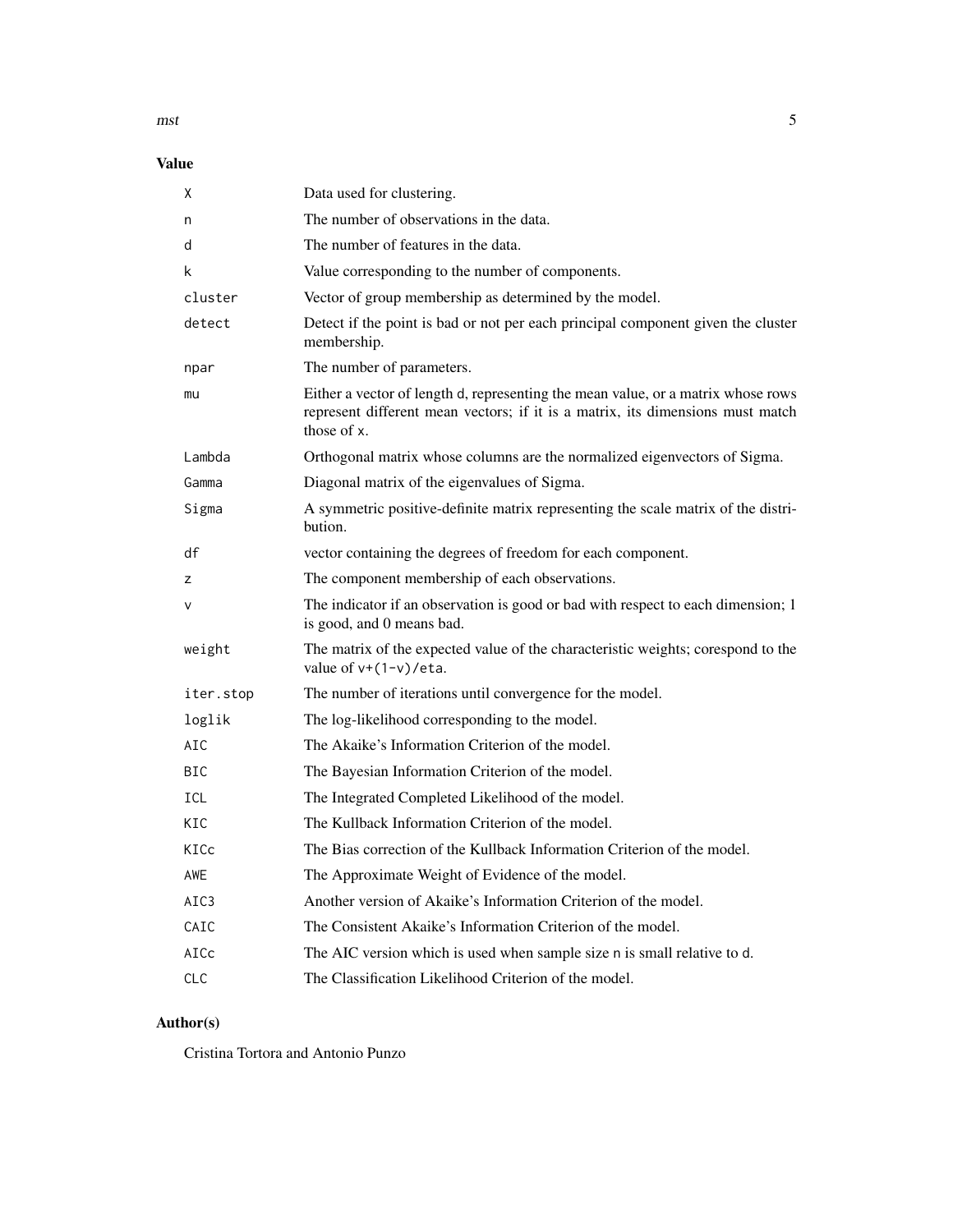#### <span id="page-5-0"></span>References

Forbes, F. & Wraith, D. (2014). *A new family of multivariate heavy-tailed distributions with variable marginal amounts of tailweight: application to robust clustering. Statistics and Computing*, 24(6), 971–984.

#### Examples

```
## Not run:
## Not run:
data(sim)
result \leq -mst(X = sim, k = 2)plot(result)
## End(Not run)
```
## End(Not run)

plot.MSclust *MSclust Plotting*

#### Description

MSclust Plotting

#### Usage

## S3 method for class 'MSclust'  $plot(x, \ldots)$ 

#### Arguments

|          | A MSclust object.                                                |
|----------|------------------------------------------------------------------|
| $\cdots$ | Arguments to be passed to methods, such as graphical parameters. |

#### Value

No return value, called to visualize the fitted model's results

#### Examples

```
## Not run:
## Not run:
data(sim)
result \leq mscn(X = \sin k, k = 2)
plot(result)
## End(Not run)
## End(Not run)
```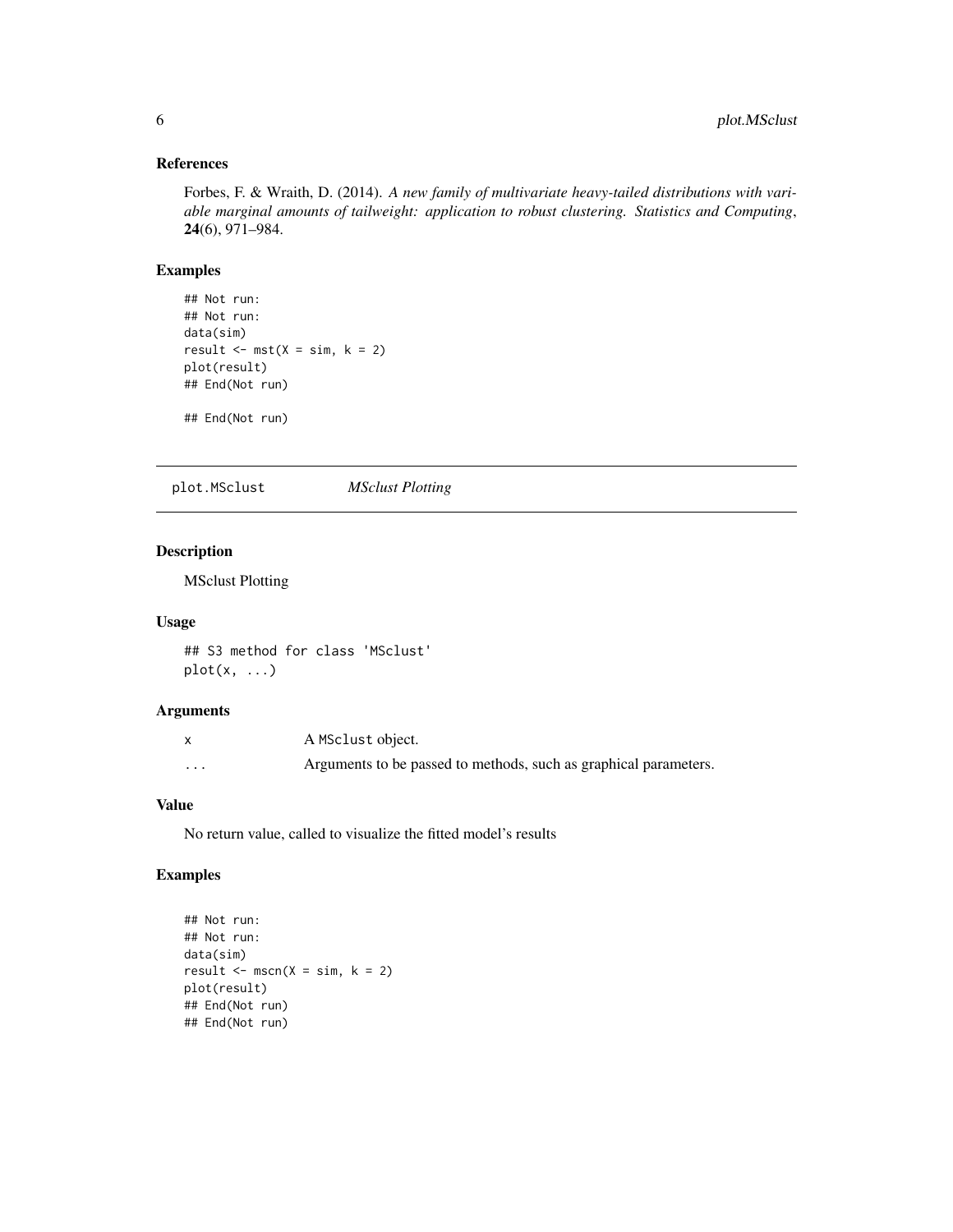#### <span id="page-6-0"></span>Description

Probability density function and pseudo random number generation for the multiple scaled contaminated normal distribution.

#### Usage

dmscn(x, mu = NULL, L = NULL, G = NULL, Sigma = NULL, alpha = NULL, eta = NULL) rmscn(n,d=2,mu=rep(0,d),L=NULL,G=NULL,Sigma=diag(d),alpha=rep(0.99,d),eta=rep(1.01,d))

#### Arguments

| X     | A matrix or data frame such that rows correspond to observations and columns<br>correspond to variables.                                                                                                       |
|-------|----------------------------------------------------------------------------------------------------------------------------------------------------------------------------------------------------------------|
| n     | The number of random vectors to be generated.                                                                                                                                                                  |
| d     | A number specifing the dimenstion.                                                                                                                                                                             |
| mu    | Either a vector of length d, representing the mean value, or (except for rmscn) a<br>matrix whose rows represent different mean vectors; if it is a matrix, its dimen-<br>sions must match those of x.         |
| L     | Lambda diagonal d-dimensional matrix of the eigenvalues of Sigma.                                                                                                                                              |
| G     | Gamma orthogonal d-dimensional matrix whose columns are the normalized<br>eigenvectors of Sigma.                                                                                                               |
| Sigma | A symmetric positive-definite d-dimensional matrix representing the scale ma-<br>trix of the distribution; a vector of length 1 is also allowed (in this case, $d = 1$ is<br>set). Identity matrix by default. |
| alpha | d-dimensional vector containing the proportion of good observations; it must be<br>a number between 0 and 1.                                                                                                   |
| eta   | d-dimensional vector containing the degree of contamination; it should be a<br>number greater than 1.                                                                                                          |

#### Value

| dmscn | returns a vector of density values.         |
|-------|---------------------------------------------|
| rmscn | returns a matrix of n rows of observations. |

#### Author(s)

Cristina Tortora and Antonio Punzo

#### References

Punzo, A. & Tortora, C. (2021). *Multiple scaled contaminated normal distribution and its application in clustering. Statistical Modelling*, 21(4): 332–358.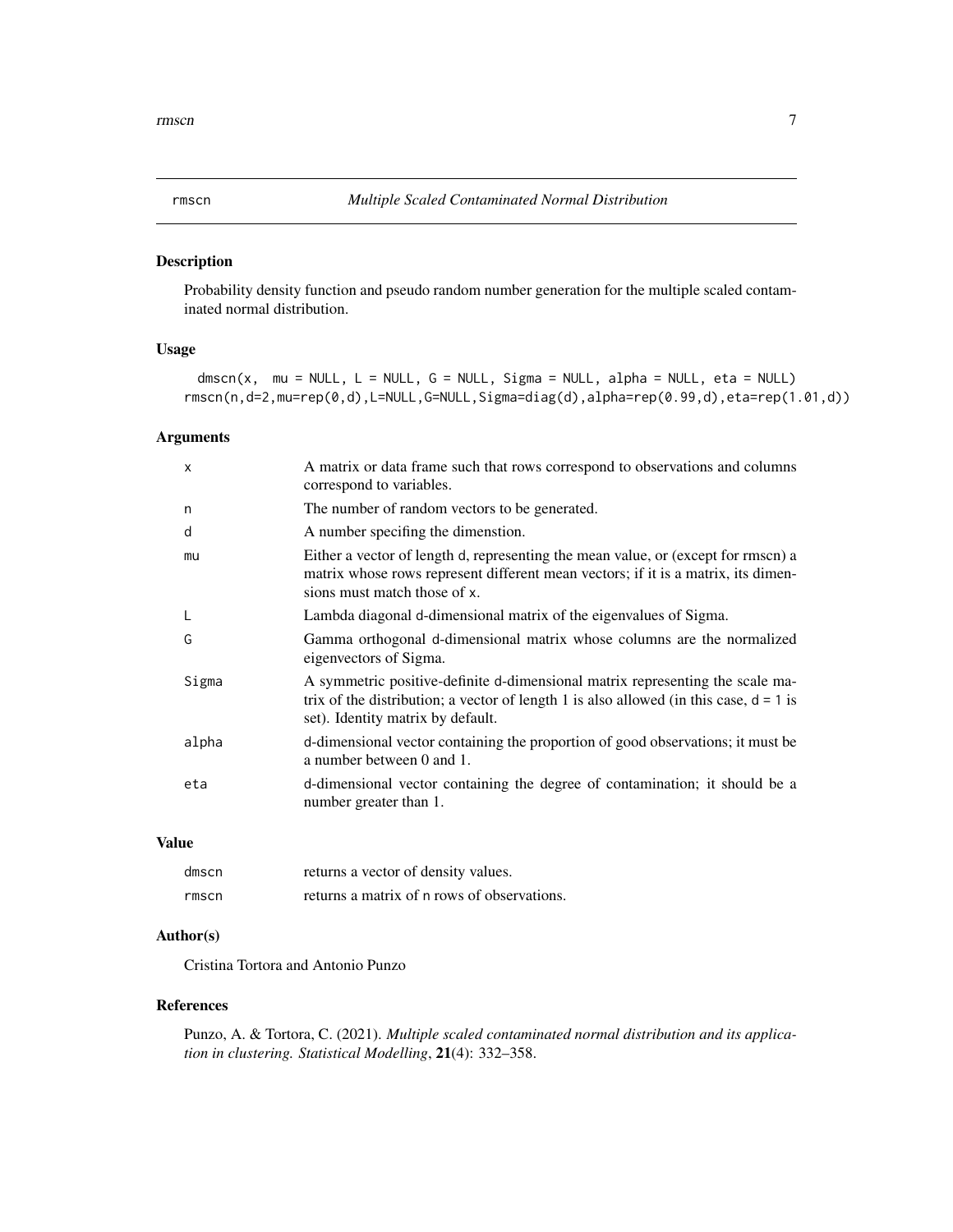#### Examples

```
x \leftarrow \text{matrix}(c(0, 0), 1, 2)alpha \leq c(0.8, 0.6)eta < -c(2, 4)density \leq dmscn(x = x, alpha = alpha, eta = eta)
density
n < - 100random \leq rmscn(n = n, alpha = alpha, eta = eta)
plot(random)
```
rmst *Multiple Scaled Student-t Distribution*

#### Description

Probability density function and pseudo-random number generation for the multiple scaled Studentt distribution.

#### Usage

 $dmst(x, mu = NULL, L = NULL, G = NULL, Sigma = NULL, theta = NULL, formula = "direct")$ rmst(n,d=2,mu=rep(0,d),L=NULL,G=NULL,Sigma=diag(d),theta=rep(100,d),n.dens="dmnorm")

#### Arguments

| $\mathsf{x}$ | A matrix or data frame such that rows correspond to observations and columns<br>correspond to variables.                                                                                                       |
|--------------|----------------------------------------------------------------------------------------------------------------------------------------------------------------------------------------------------------------|
| n            | The number of observations to be generated.                                                                                                                                                                    |
| d            | A number specifing the dimension.                                                                                                                                                                              |
| mu           | Either a vector of length d, representing the mean value, or (except for rmst) a<br>matrix whose rows represent different mean vectors; if it is a matrix, its dimen-<br>sions must match those of x.          |
| L            | Lambda diagonal d-dimensional matrix of the eigenvalues of Sigma.                                                                                                                                              |
| G            | Gamma orthogonal d-dimensional matrix whose columns are the normalized<br>eigenvectors of Sigma.                                                                                                               |
| Sigma        | A symmetric positive-definite d-dimensional matrix representing the scale ma-<br>trix of the distribution; a vector of length 1 is also allowed (in this case, $d = 1$ is<br>set). Identity matrix by default. |
| theta        | Vector of dimesion d containing the degrees of freedom.                                                                                                                                                        |
| n.dens       | "dmnorm" or "dmvnorm", dependening on the way the density of the normal<br>distribution is computed.                                                                                                           |
| formula      | "direct" or "indirect"; if "direct", then Equation (5) in Peel & McLachlan<br>$(2000)$ , Statistics & Computing is used.                                                                                       |

<span id="page-7-0"></span>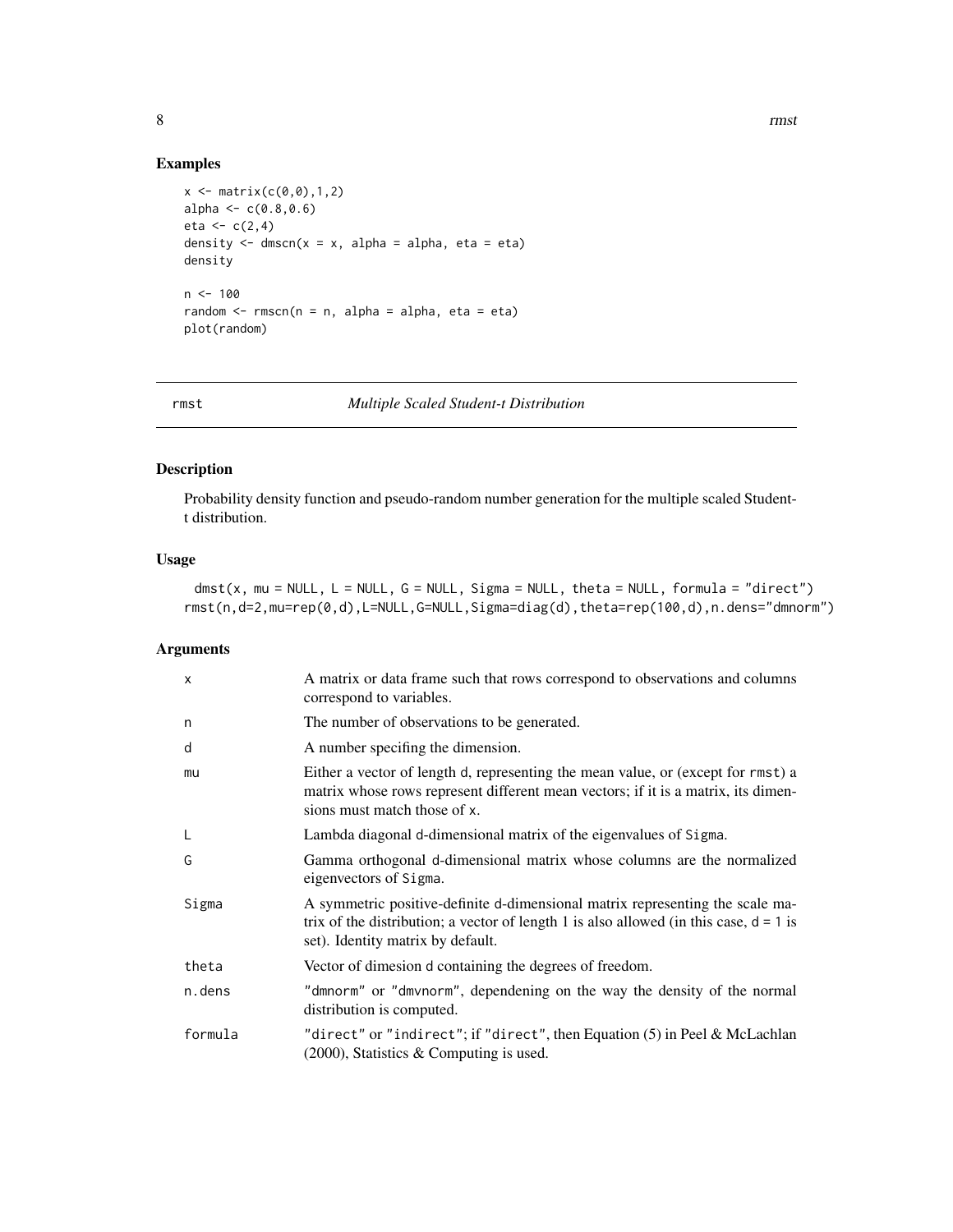<span id="page-8-0"></span>sim 9

#### Value

| dmscn | returns a vector of density values.         |
|-------|---------------------------------------------|
| rmscn | returns a matrix of n rows of observations. |

#### Author(s)

Cristina Tortora and Antonio Punzo

#### References

Punzo, A., & Tortora, C. (2021). *Multiple scaled contaminated normal distribution and its application in clustering. Statistical Modelling*, 21(4): 332–358.

Forbes, F. & Wraith, D. (2014). *A new family of multivariate heavy-tailed distributions with variable marginal amounts of tailweight: application to robust clustering. Statistics and Computing*, 24(6), 971–984.

#### Examples

```
x \le - matrix(c(0, 0), 1, 2)
theta <-c(5,20)density \leq dmst(x = x, theta = theta)
density
n < -100random \leq rmst(n = n, theta = theta)
plot(random)
```
sim *A Mixture of Two Normal Distributions with outliers*

#### Description

A simulated mixture of two normal distributions with mean  $(0,0)$  and  $(2,4)$ , respectively, the fist covariance matrix has diagonlas equal to 2 and covariance 1.5, the second 0.5 and 0.1 respectively. Moreover, 18 observations have been transformed in outliers. For details, see Punzo, A. & Tortora, C. (2021). *Multiple scaled contaminated normal distribution and its application in clustering. Statistical Modelling*, 21(4): 332–358.

#### Usage

data(sim)

#### Format

A matrix with 600 observations (rows) and 2 variables (columns). The first 180 rows belong to cluster 1, and the last 420 rows belong to cluster 2.

V1 variable 1.

V2 variable 2.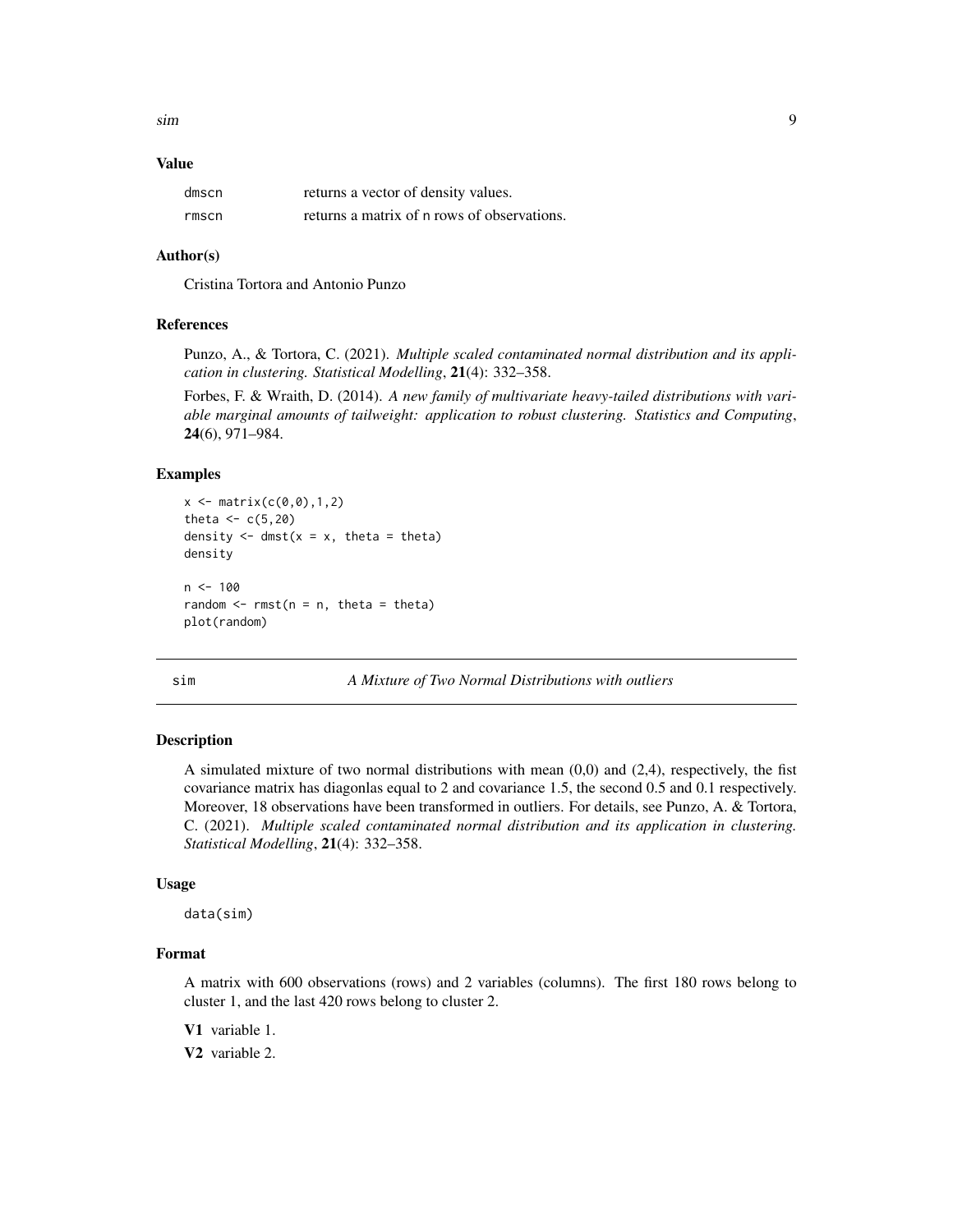#### <span id="page-9-0"></span>Source

Punzo, A. & Tortora, C. (2021). *Multiple scaled contaminated normal distribution and its application in clustering. Statistical Modelling*, 21(4): 332–358.

summary.MSclust *Summary for MSclust*

#### Description

Summarizes main information regarding a MSclust object.

#### Usage

```
## S3 method for class 'MSclust'
summary(object, ...)
```
#### Arguments

| object   | A MSclust object.                                                |
|----------|------------------------------------------------------------------|
| $\cdots$ | Arguments to be passed to methods, such as graphical parameters. |

#### Details

Information includes clustering table, total outliers, outliers per cluster, mixing proportions, component means and variances.

#### Value

No return value, called to summarize the fitted model's results

#### Examples

```
## Not run:
## Not run:
data(sim)
result \leq mscn(X = sim, k = 2, initialization = "kmeans", method = "BFGS")
summary(result)
## End(Not run)
## End(Not run)
```